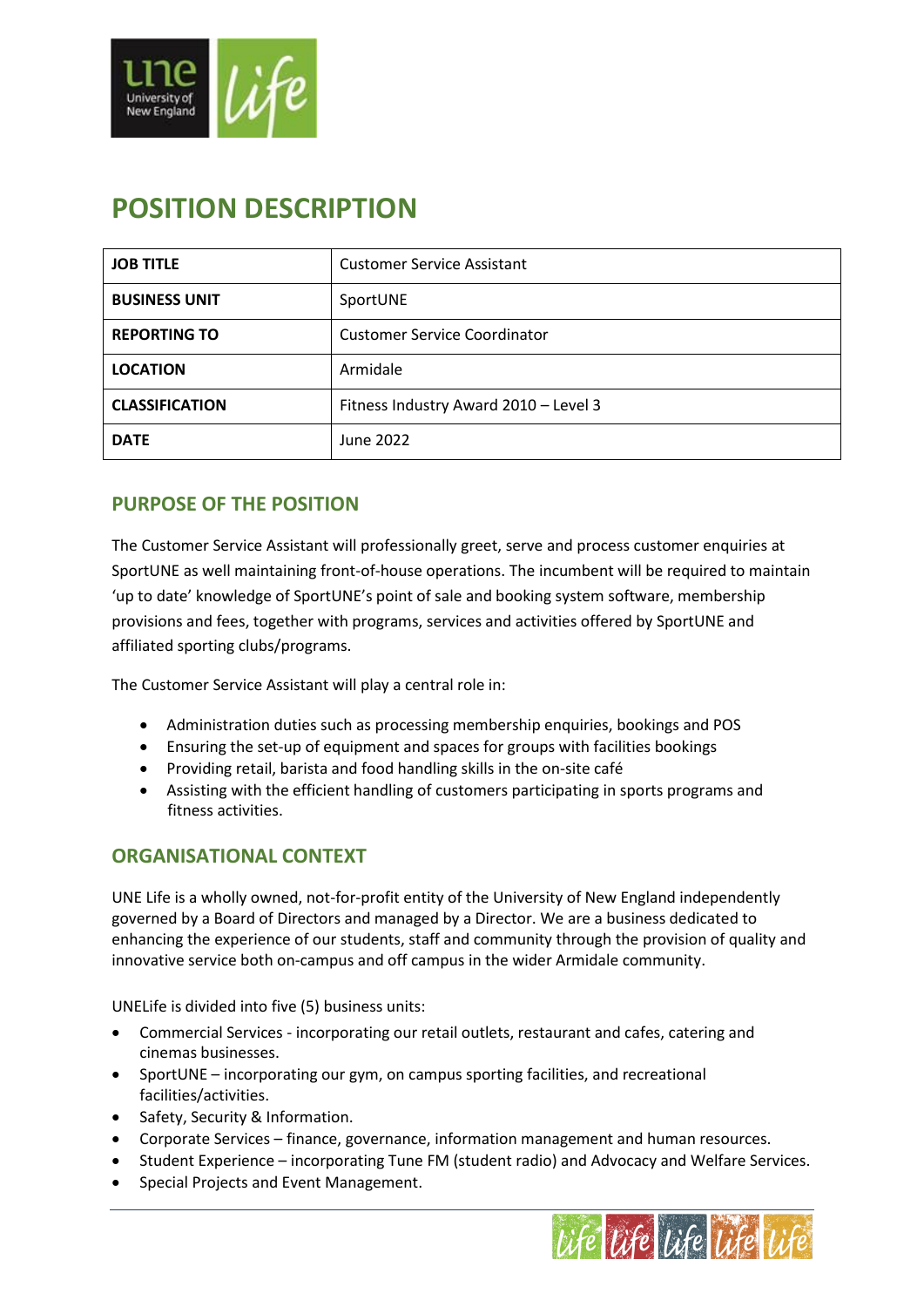Our success to date has been built upon our ability to deliver a financially viable business whilst maintaining a relentless focus on performance and service excellence.

# **KEY ACCOUNTABILITIES**

Under broad direction:

- 1. Ensure high levels of customer satisfaction by responding to customer service and facilitybooking enquires (in-person, by correspondence, or telephone) in a timely, professional, and courteous manner;
- 2. Maintenance of, and access to records, cash-handling, and working in a team to achieve customer service and sports program objectives;
- 3. Assist with undertaking a range of administrative duties including; processing memberships and taking bookings;
- 4. Provide food & beverage services of SportUNE, including barista duties, basic food-handling, ordering, and stocktake;
- 5. Communicate positively and effectively with all SportUNE stakeholders;
- 6. Build collaborative relationships with key stakeholders to foster a sense of belonging at SportUNE;
- 7. Comply with all UNE Life's policies and procedures, specifically those relating to equal opportunity, risk management, workplace health and safety, and quality assurance;
- 8. Undertake reasonable directives of the employer and any other duties required as directed by SportUNE Management.

# **LEADERSHIP ACCOUNTABILITIES**

- Espouse UNE Life values.
- Ensure UNE Life meets its legislative/compliance obligations.
- Promote a safe, efficient, and effective work environment by promoting a positive, healthy, safe and innovative work environment.
- Promote a harmonious and inclusive workplace free of discrimination, harassment and bullying,
- Contribute to the development of a culture of continuous improvement.
- Develop and maintain effective relationships, alliances and networks within the community.

# **KEY RELATIONSHIPS**

- Direct Reports:
	- $O$  N/A
- External Stakeholders
	- o Members
	- o Community
- Internal Stakeholders:
	- o UNE Life Colleagues

# **SELECTION CRITERIA**

- 1. Demonstrated relevant experience and passion for customer service.
- 2. Demonstrated ability to use, or adapt to, a variety of systems including POS programs and Microsoft Office Suite, with an aim of improved service delivery.